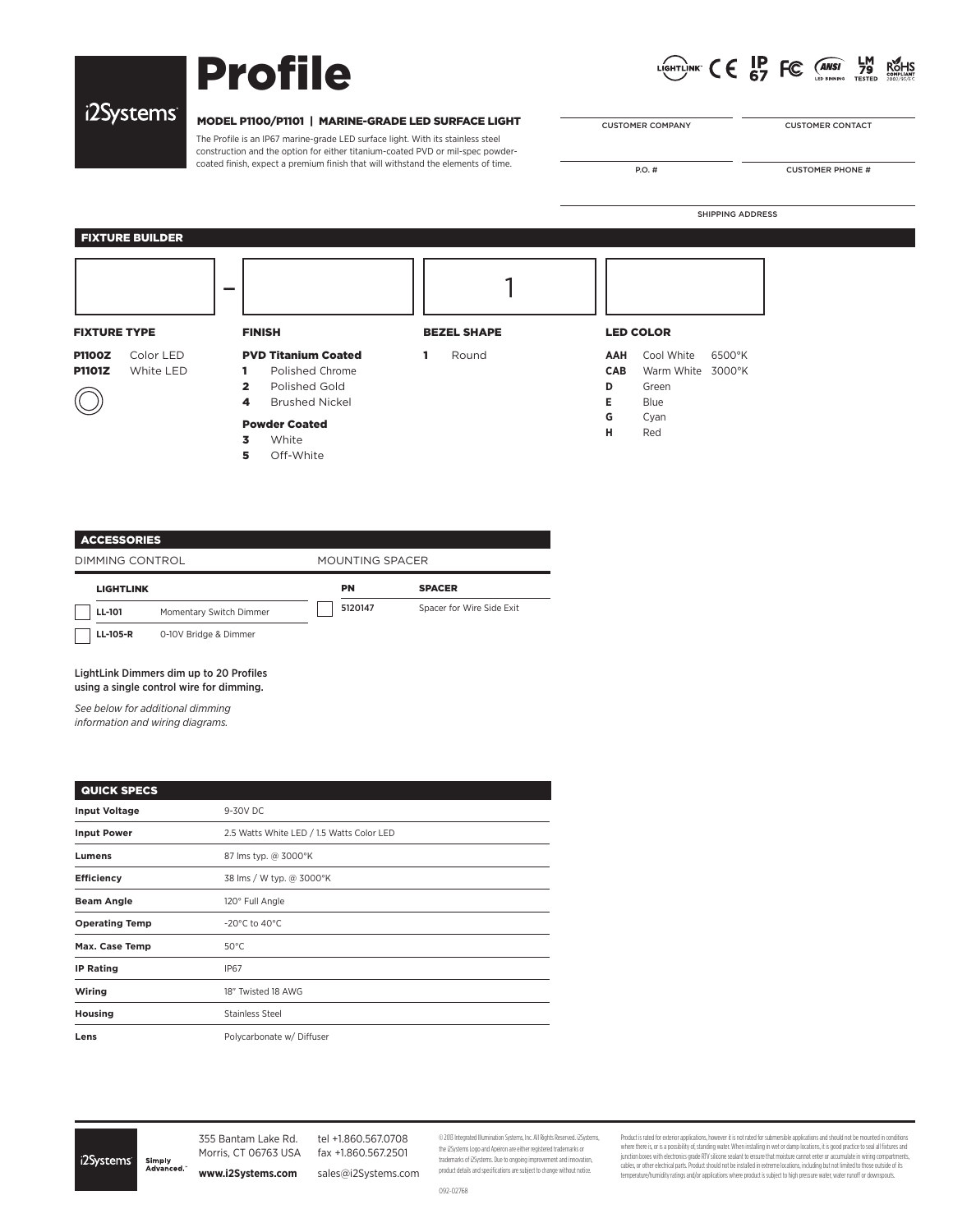



MODEL P1100/P1101 | MARINE-GRADE LED SURFACE LIGHT



tel +1.860.567.0708 fax +1.860.567.2501 sales@i2Systems.com

© 2013 Integrated Illumination Systems, Inc. All Rights Reserved. i2Systems, the i2Systems Logo and Apeiron are either registered trademarks or trademarks of i2Systems. Due to ongoing improvement and innovation, product details and specifications are subject to change without notice.

Product is rated for exterior applications, however it is not rated for submersible applications and should not be mounted in conditions where there is, or is a possibility of, standing water. When installing in wet or damp locations, it is good practice besal all futures and<br>jundon boxes with electronicy grade RIV slikone esplant to ensure that moristre ca